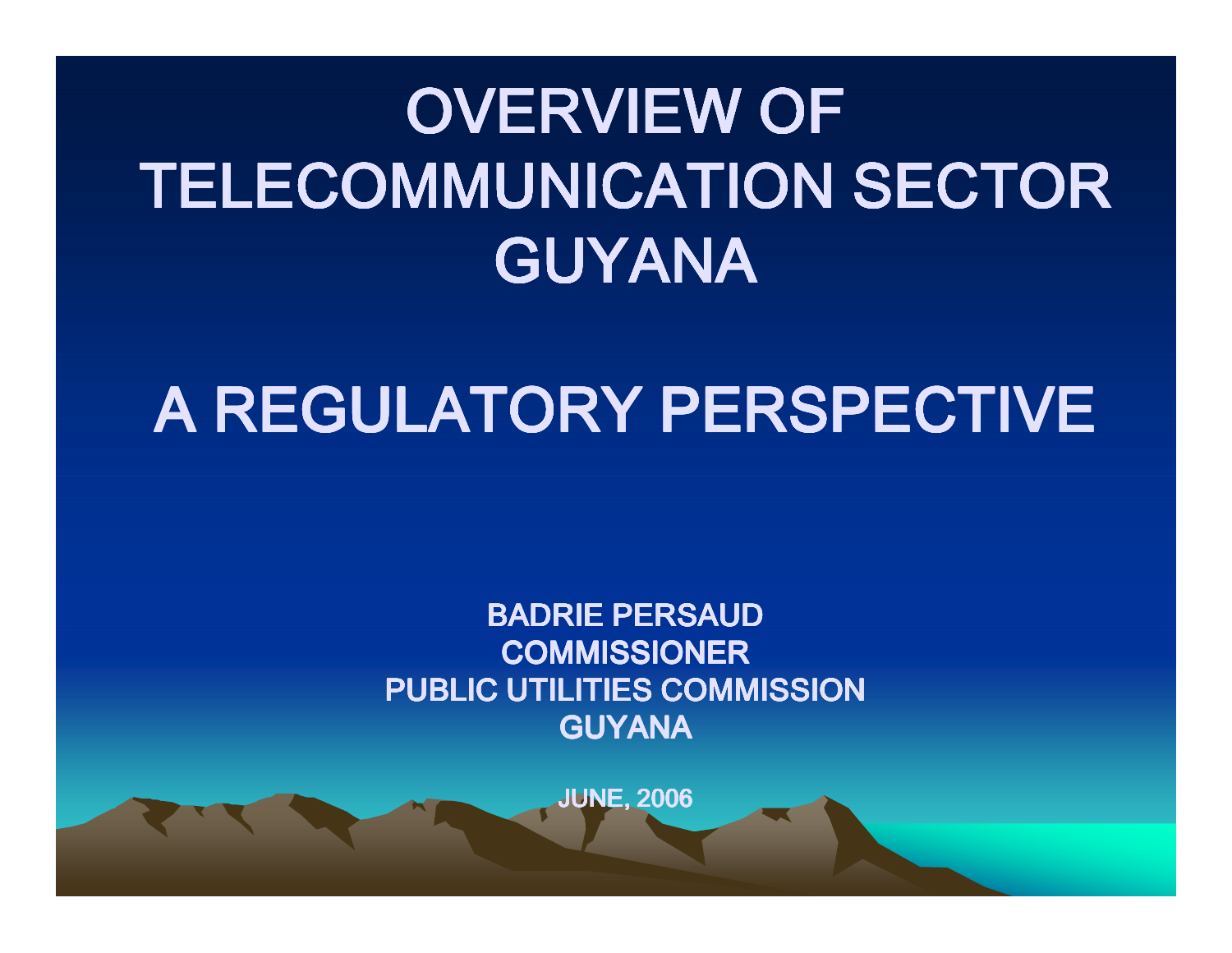

### 1990

- • GUYANA TELECOMMUNICATION CORPORATIONGTC
	- STATE MONOPOLY
- •GUYANA TELEPHONE AND TELEGRAPH LTD, GT&T

PRIVATE MONOPOLY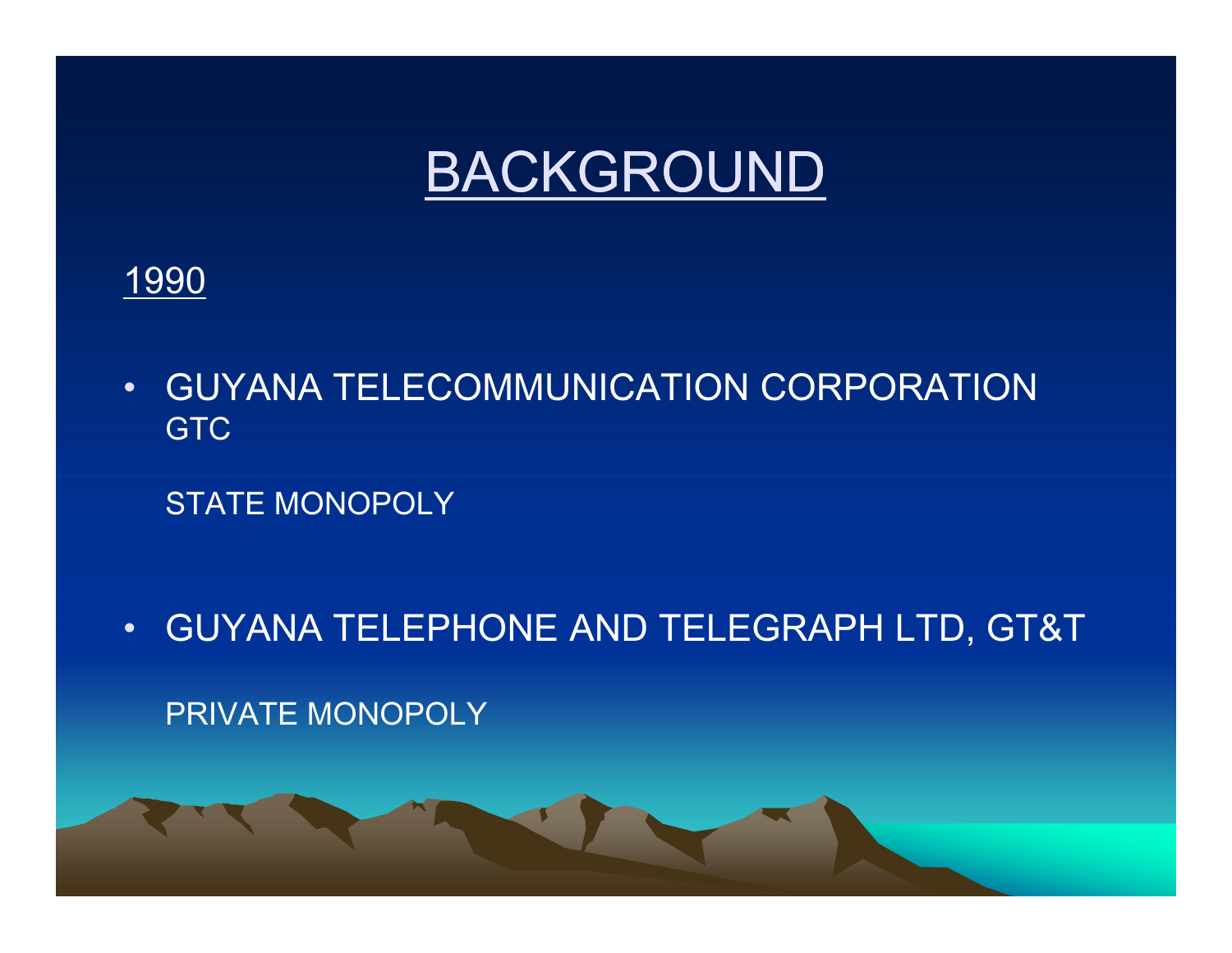### GT&T

- • IS 80% OWNED BY ATLANTIC TELE-NETWORKS, ATN, AND 20% BY THE GOVT. OF GUYANA
- $\bullet$  OBTAINED 20-YEAR EXCLUSIVE LICENCE, RENEWABLE AT THE CHOICE OF THE COMPANY FOR ANOTHER 20 YEARS
- • EXCLUSIVITY APPLIES TO ALL NATIONAL AND INTERNATIONAL VOICE AND DATA TRANSMISSION
- • COMPETITION IS PERMITTED IN CELLULAR MOBILE SERVICES, INTERNET ACCESS, CALL CENTRE SERVICES VIA**VSAT**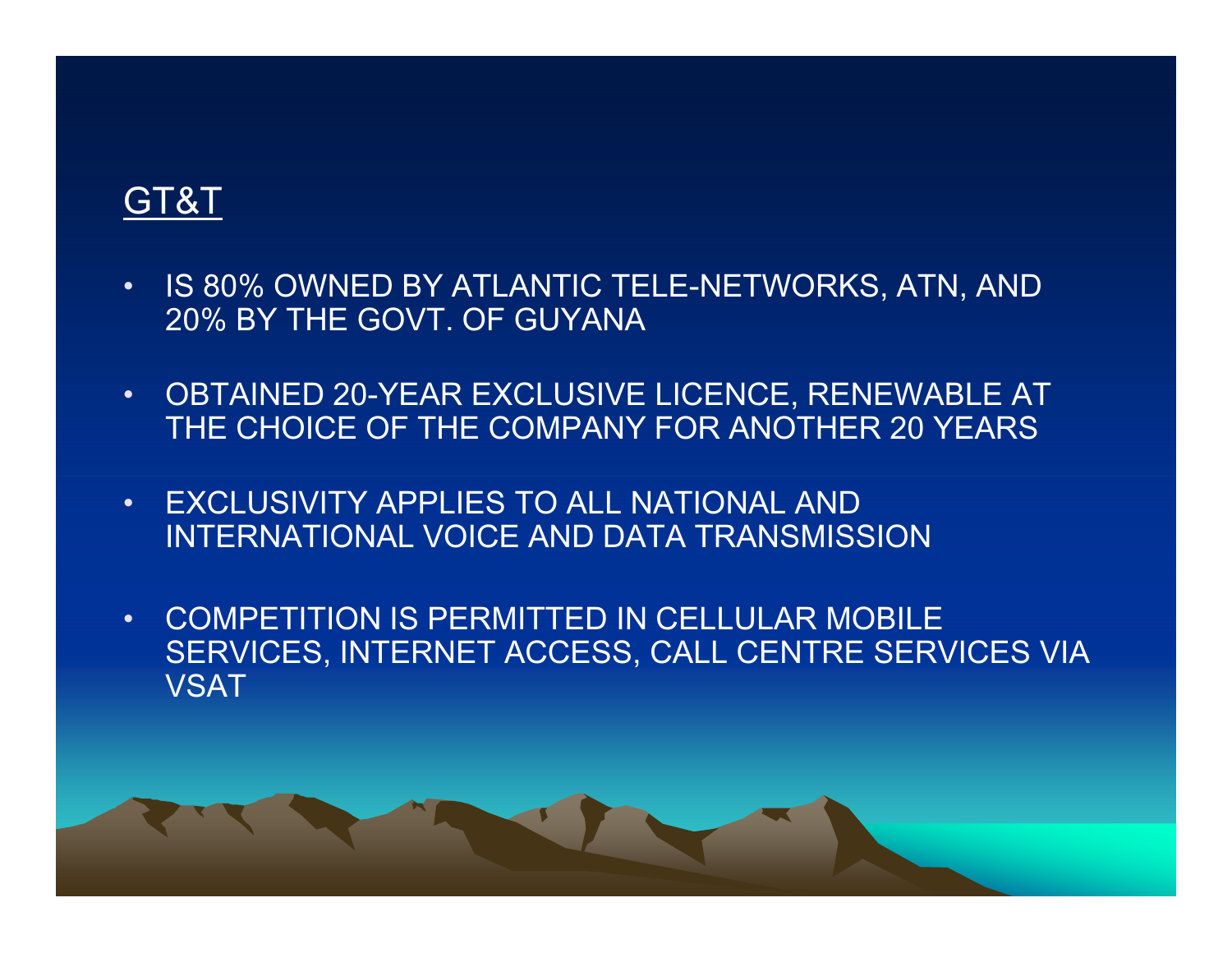### REGULATORY FRAMEWORK

THE LEGAL AND REGULATORY FRAMEWORK FOR TELECOMMUNICATIONS IS BASED ON THE FOLLOWING STATUES AND DOCUMENTS

- •THE TELECOM ACT OF 1990
- THE PURCHASE AGREEMENT OF 1990 BETWEEN GOG AND •ATN
- GT&T'S LICENCE AND LICENCES OF OTHER OPERATORS •AND TELECOM SERVICE PROVIDERS
- THE PUBLIC UTILITIES COMMISSION ACT, 1999•
- •CHAPTER 47:01 OF THE POST AND TELEGRAPH ACT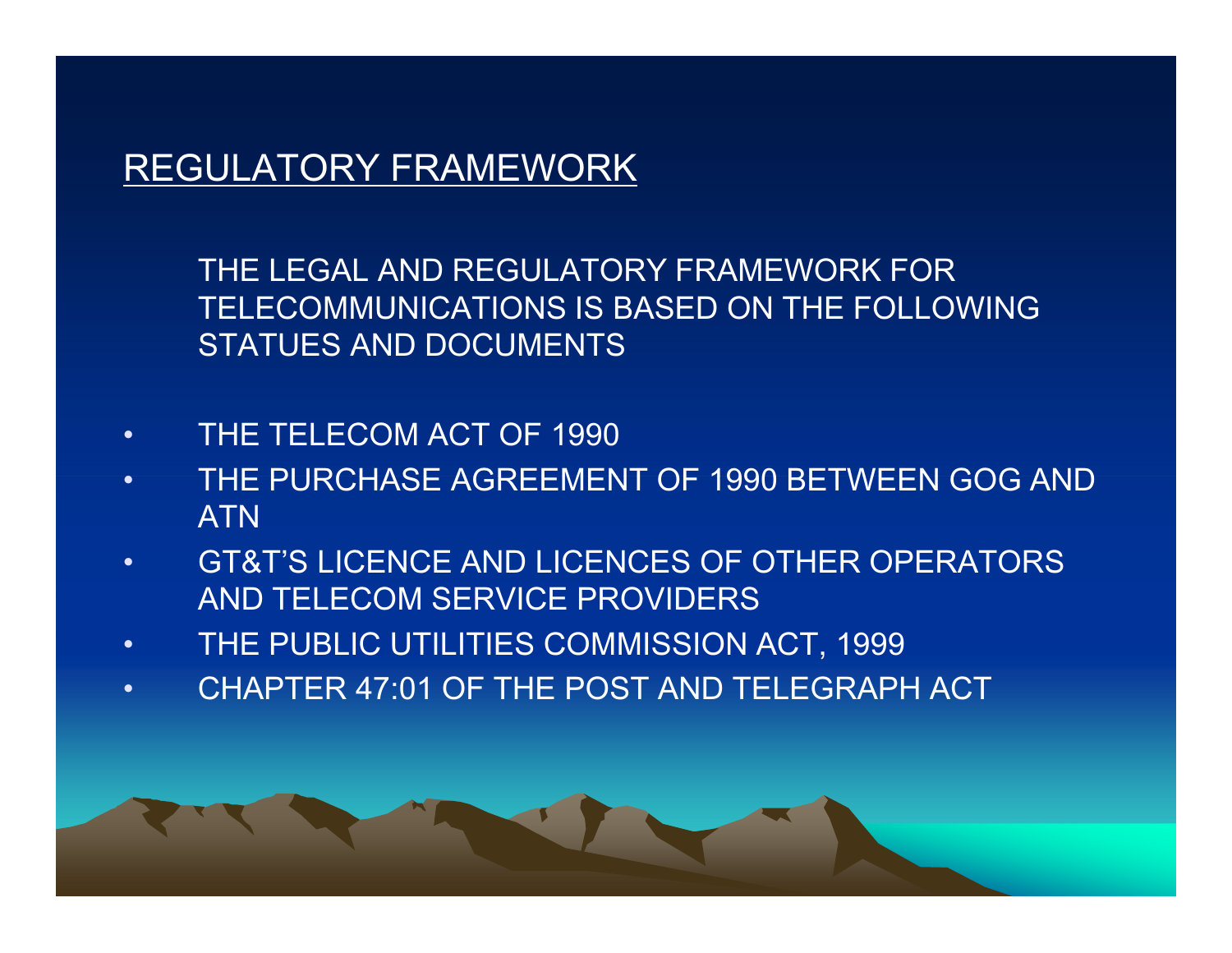### REGULATORY AND POLICY MAKING BODIES

- • OFFICE OF THE PRIME MINISTERADDRESSES SECTOR POLICY MATTERS
- • PUBLIC UTILITIES COMMISSION REGULATE RATES, QUALITY OF SERVICE, S&D PROGRAMMES
- $\bullet$  NATIONAL FREQUENCY MANAGEMENT UNIT, NFMU RESPONSIBLE FOR MANAGING THE RADIO FREQUENCY **SPECTRUM**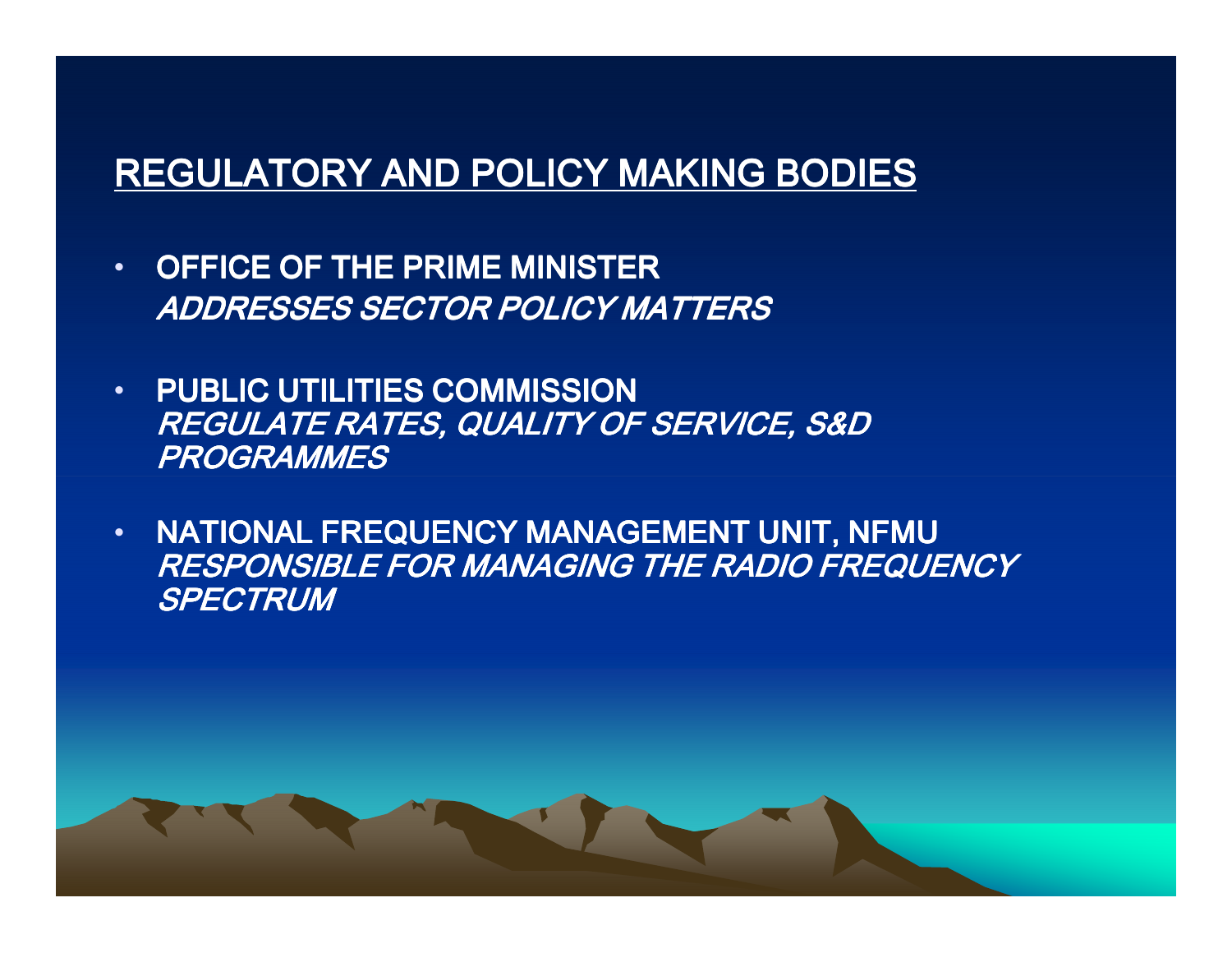### CELLULAR MOBILE SERVICE OPERATORS

•GT&T / CELLINK

LAUNCHED A TDMA SERVICE, 800 MHz IN 1997 LAUNCHED A GSM SERVICE, 900 MHz IN 2005 COVERAGE IS NATIONAL

#### •CARIBBEAN TELECOM LTD, CTL

LICENCE ISSUED IN 1996 OPERATES A CDMA SERVICE IN BERBICE

• $\textcolor{red}{\bullet}$  CELL\*STAR GUYANA / U – MOBILE

LICENCE ISSUED IN 2001 LAUNCHED A GSM SERVICE, 900MHz, IN DECEMBER, 2004COVERAGE IS NATIONAL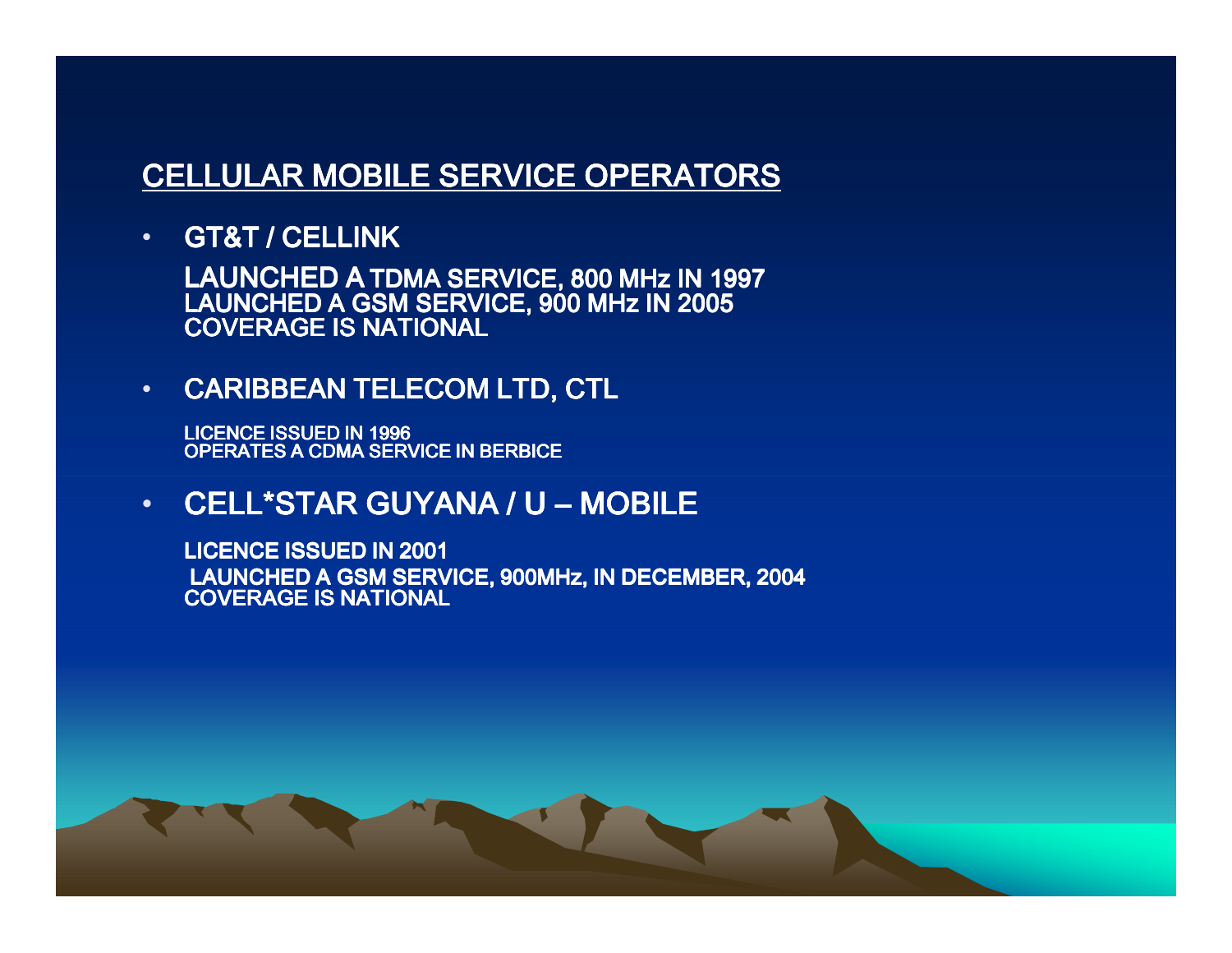### ISP SERVICES

- •ISPs DO NOT REQUIRE A LICENCE TO OPERATE
- •NEED ONLY TO BE REGISTERED WITH THE NFMU
- • MUST NORMALLY OBTAIN A CONNECTION TO THE INTERNET VIA THE FACILITIES OF GT&T
- •ISPs ARE NOT REGULATED
- •SOME 17 ISPs ARE REGISTERED, ONLY 6 OFFER SERVICE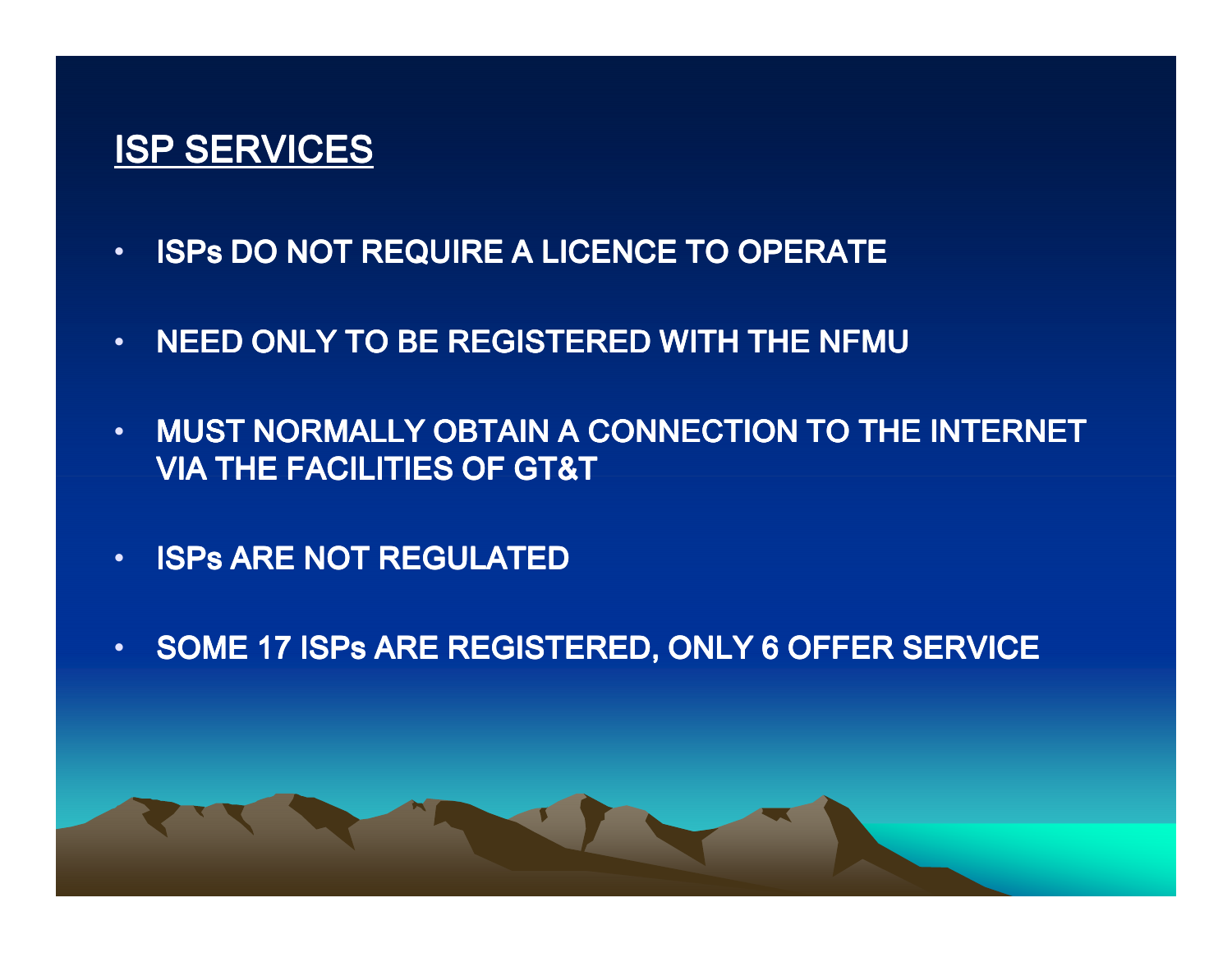### MAJOR IMPROVEMENTS SINCE PRIVATISATION

- • INTRODUCTION OF DIGITAL SWITCHING TO THE MAJORITY OF THE NETWORK
- • INSTALLATION OF FIBRE OPTIC CABLES ON KEY ROUTES INPOPULATED AREAS
- • INTRODUCTION OF FIXED WIRELESS ACCESS SERVICE IN THE ESSEQUIBO REGION
- • SIGNIFICANT INCREASE IN INTERNATIONAL CIRCUITS –ADDITIONAL EARTH STATIONS AND AMERICA 11 CABLE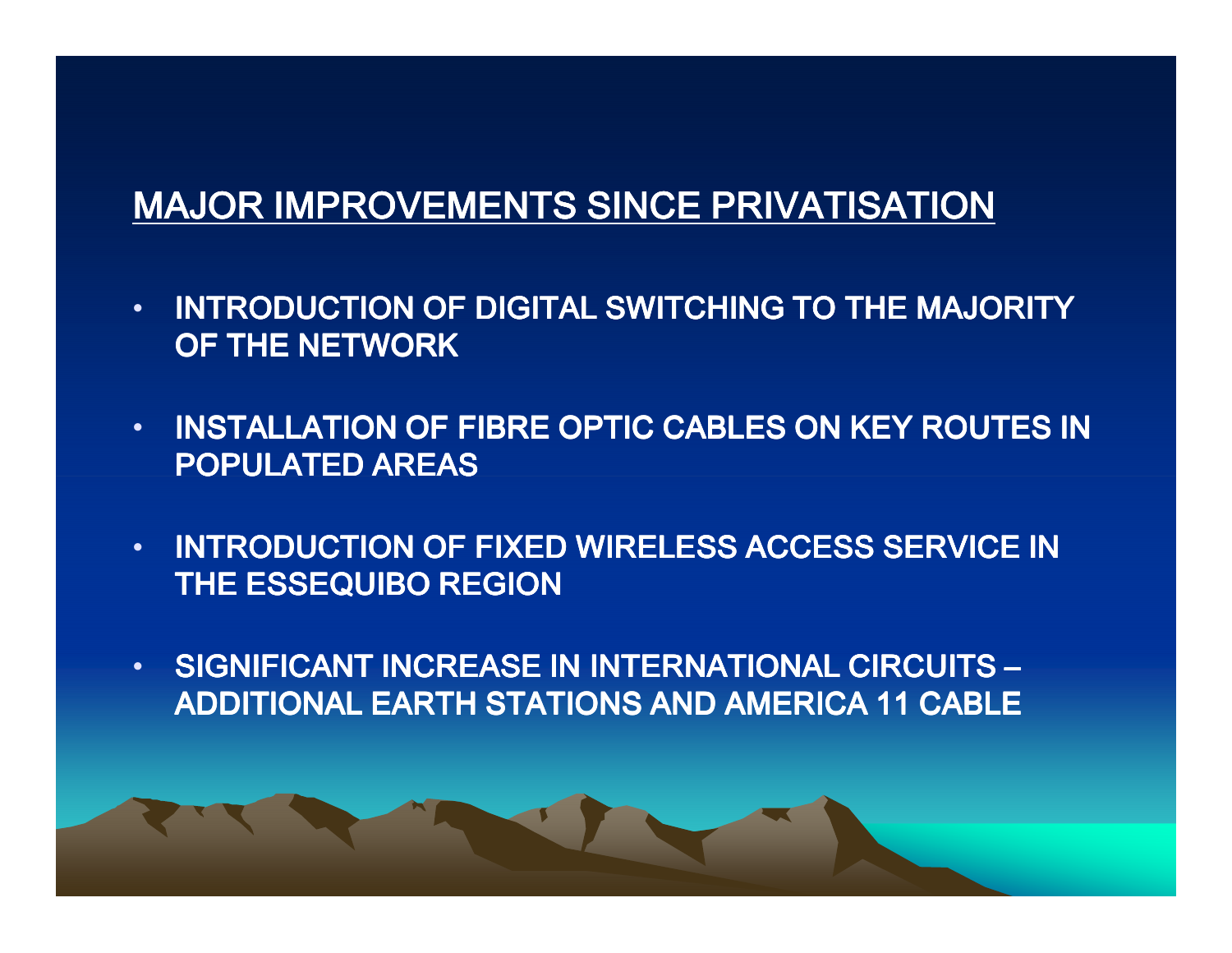- • INTRODUCTION OF INTERNET SERVICE AND DSL ACCESS FOR ISPs
- • INTRODUCTION OF CELLULAR TELECOMMUNICATION SERVICE AND EXPANSION ACROSS GUYANA
- • INTRODUCTION OF RURAL RADIO SYSTEMS INTO REMOTE AREAS OF THE COUNTRY – AMERINDIAN SETTLEMENTS
- • FIXED LINE SUBSCRIBERS INCREASED FROM 20,000 TO MORE THAN 100,000, WHILE CELULAR SUBSCRIBERS HAVE GROWN TO OVER 200,000.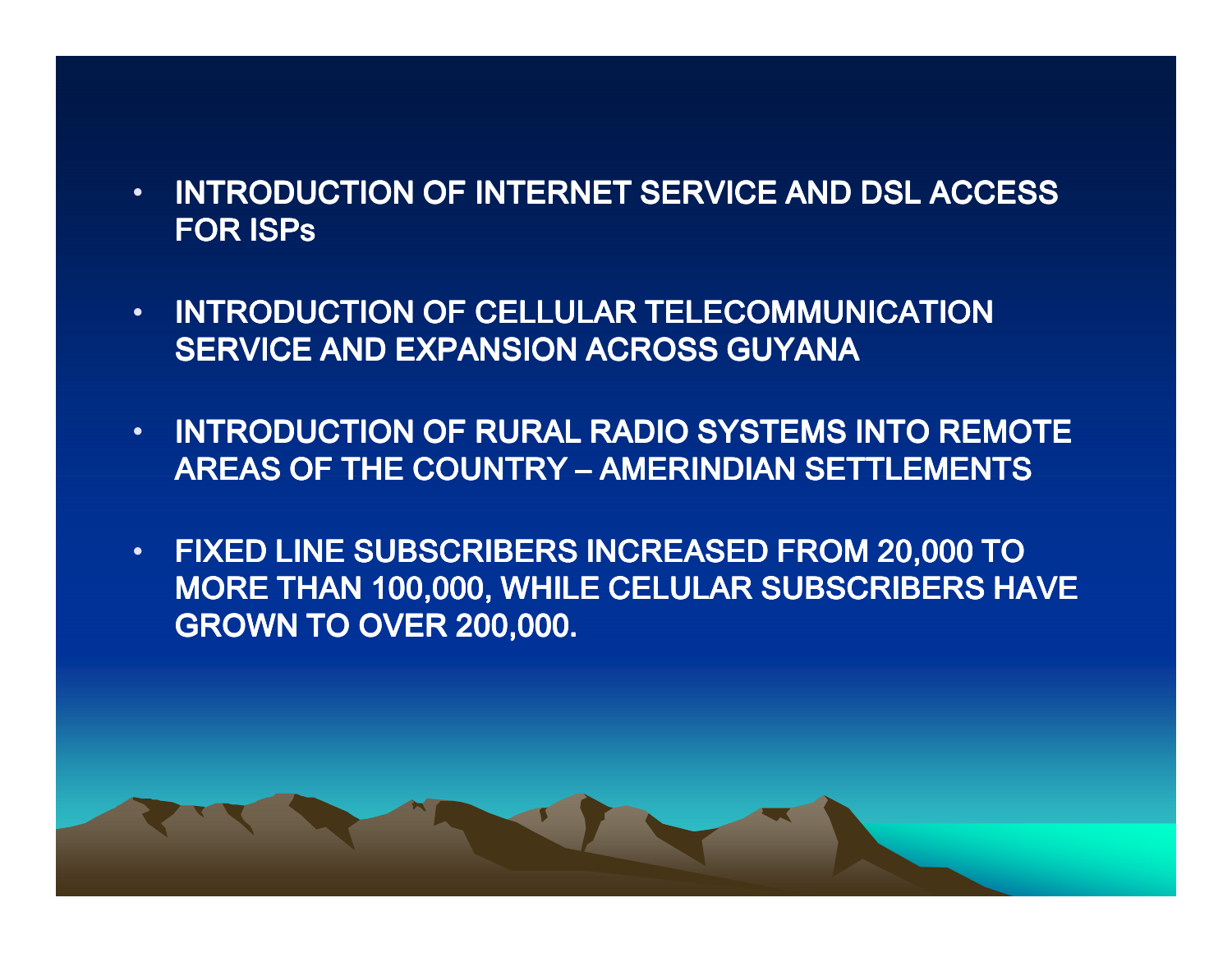## IMPORTANT MILESTONES IN THE TELECOM SECTOR

- •1990 – TRANSITION FROM STATE MONOPOLY TO PRIVATE **MONOPOLY**
- •1999 – CPP CHANGED TO RPP IN THE MOBILE CELLULAR **SERVICE**
- $\bm{\cdot}$  2001 CELL\*STAR WAS ISSUED A LICENCE TO OPERATE A CELLULAR MOBILE SERVICE
- •2004 – CELL\*STAR LAUNCHED A GSM 900 MHz SERVICE CELL\*STAR LAUNCHED A GSM 900 MHz SERVICE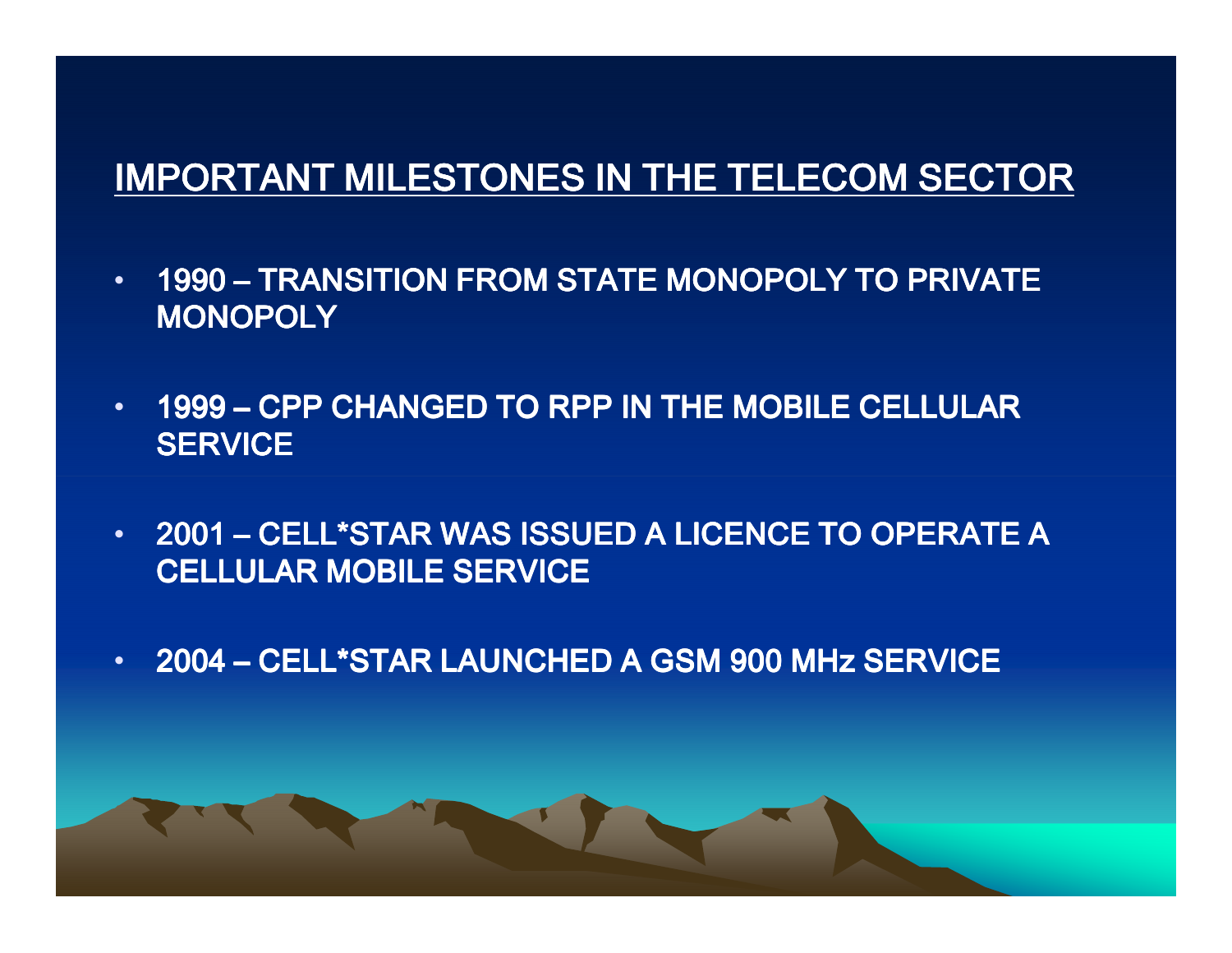### FIXED LINE SUBSCRIBERS

**GROWTH IN FIXED LINES GT&T**

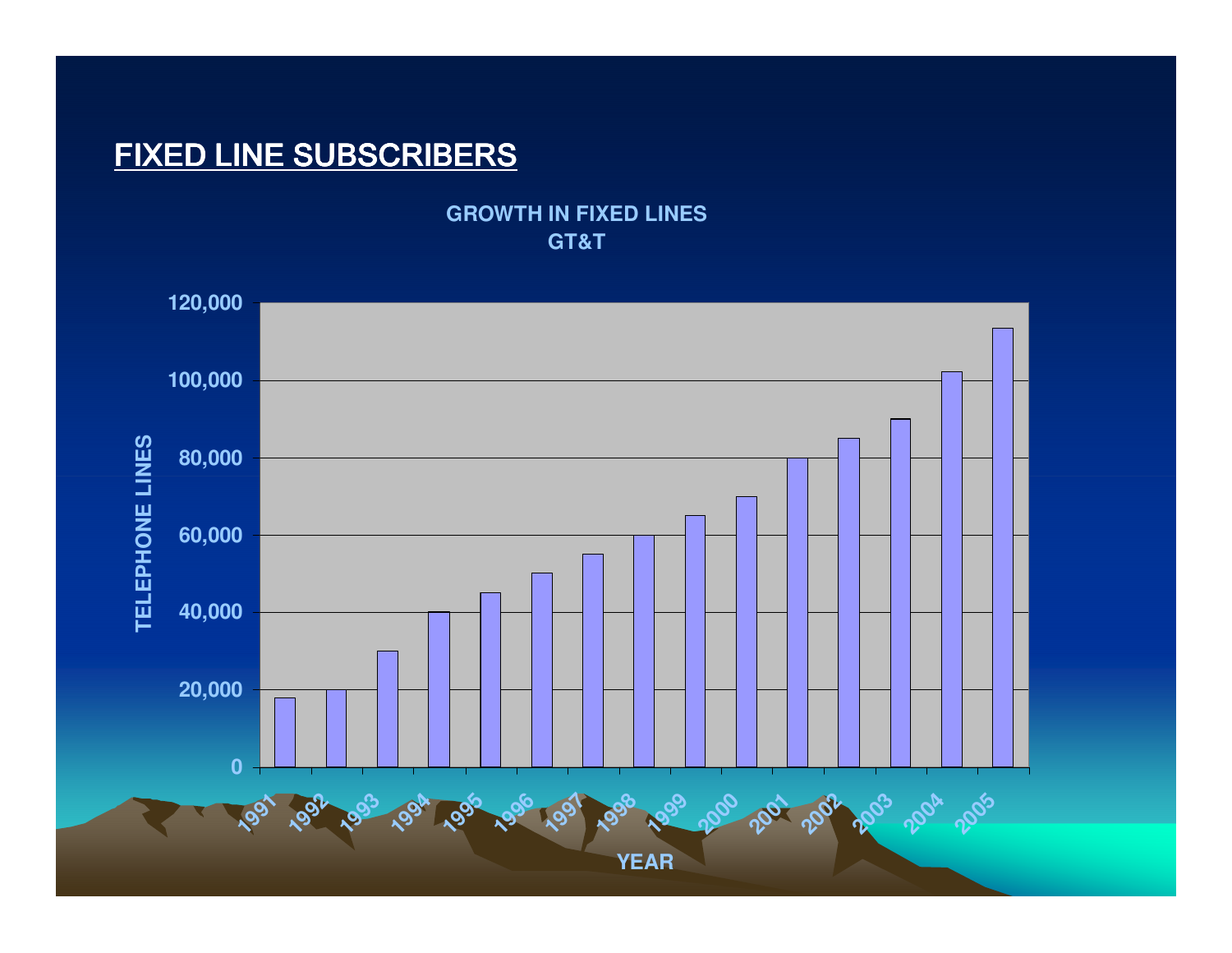### CURRENT SITUATION

THE FUTURE OF THE INFORMATION AND TELECOMMUNICATIONS SECTOR IN GUYANA IS OF GREAT PUBLIC INTEREST. IN THIS REGARD SEVERAL CONSULTATION STUDIES AND PAPERS WERE DONE, ADVISING ON REFORM AND MODERNISATION OF THE SECTOR.

A NEW NATIONAL TELECOMMUNICATION POLICY IS IN PROGRESS.

AN ICT POLICY PAPER IS IN PROGRESS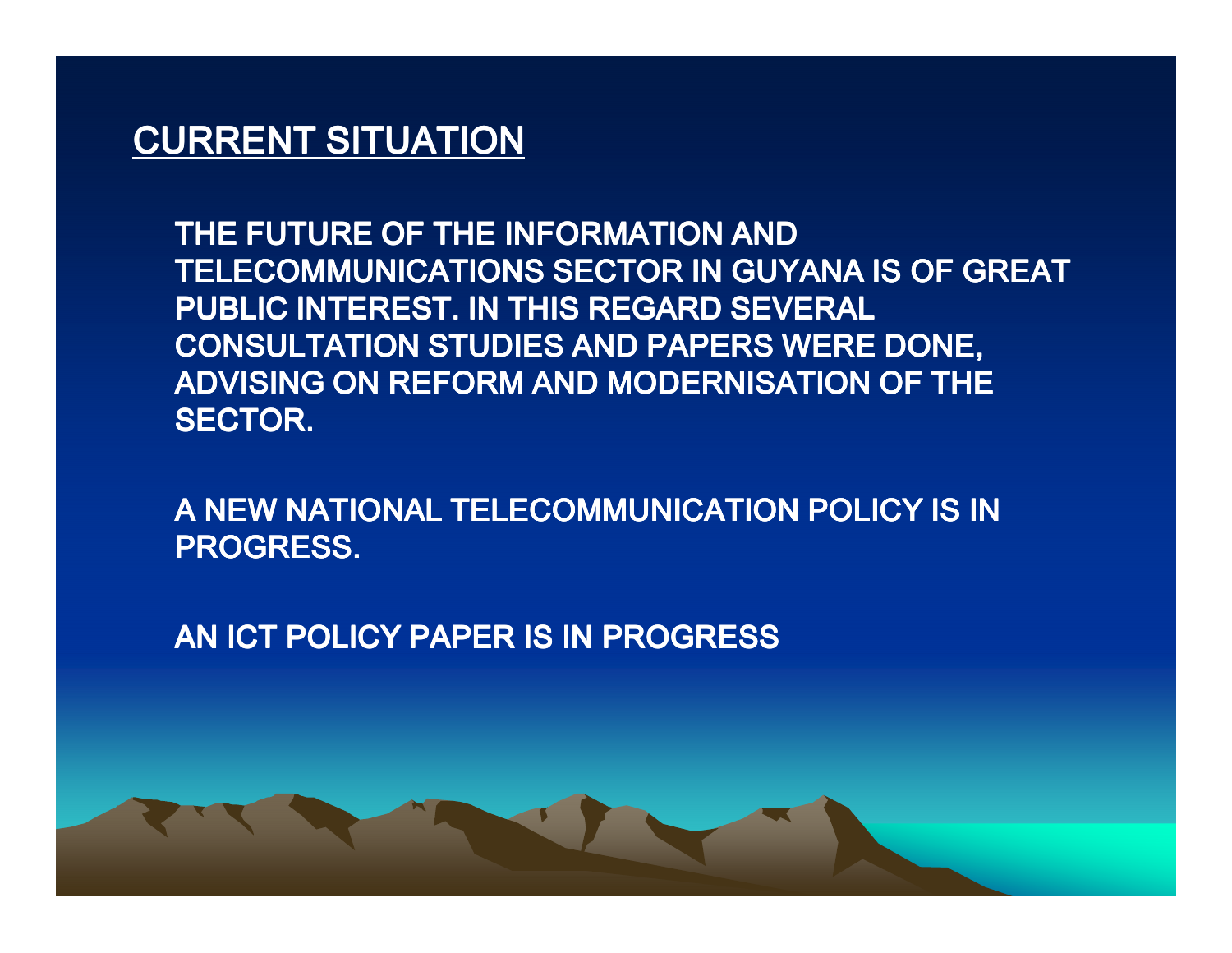### **GROWTH IN MOBILE SUBSCRIBERS GT&T**